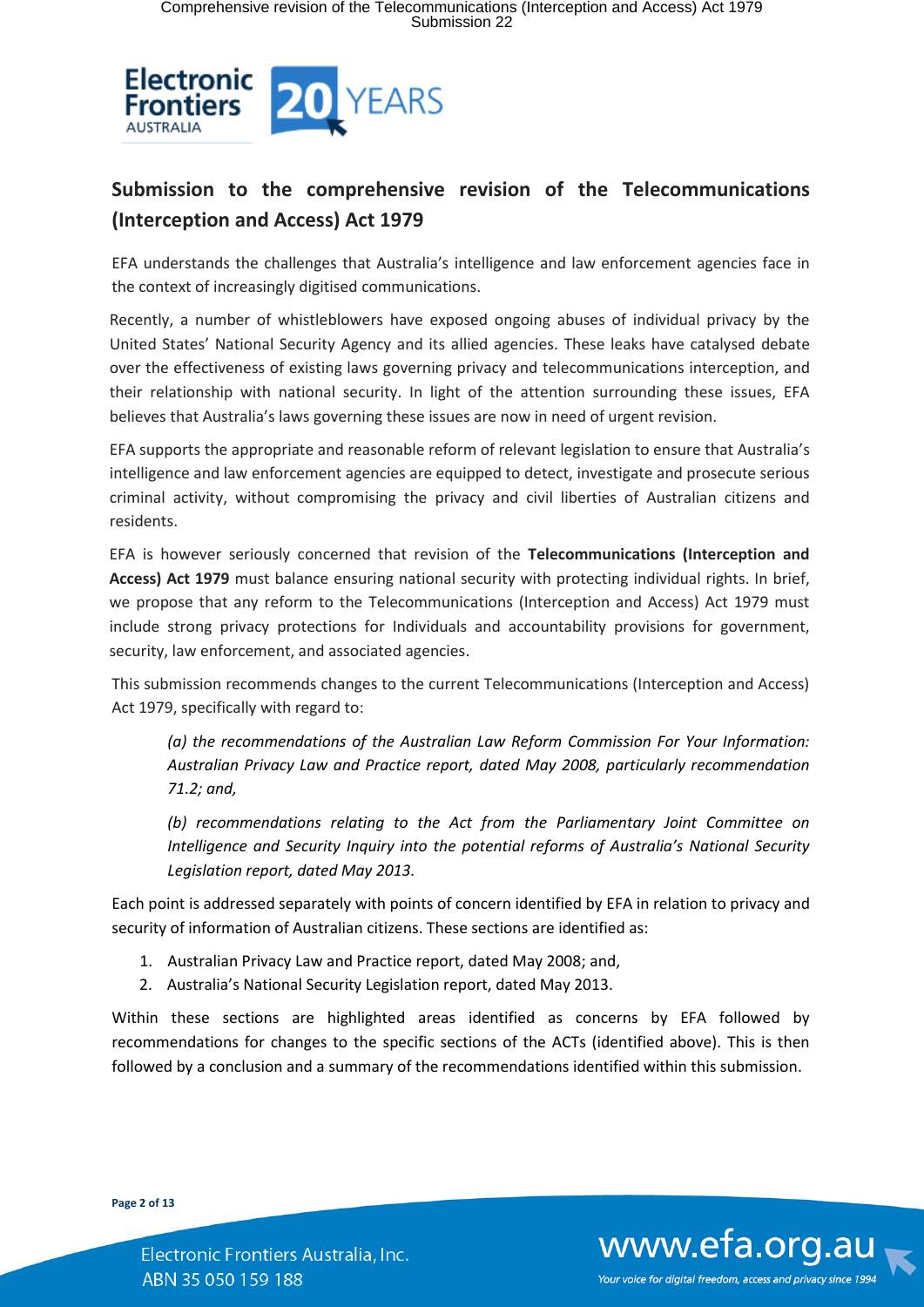

## **1. Australian Privacy Law and Practice report, dated May 2008**

Within this section only the areas of the Act that are of most concern to the EFA are identified and addressed, including recommendations for changes to the Act.

Section 5 of the *Australian Privacy Law and Practice Report* (2005) provides recommendations that should be adapted for the *Telecommunications (Interception and Access) Act 1979*. These recommendations are identified below followed by EFA amendments for inclusion or otherwise, into the *Telecommunications (Interception and Access) Act 1979*.

## **Recommendation**

This recommendation supports and adds to the recommendations from the ALRC review, which are addressed individually below:

*ALRC Recommendation 5–1 The regulation-making power in the Privacy Act should be amended to provide that the Governor-General may make regulations, consistent with the Act, modifying the operation of the model Unified Privacy Principles (UPPs) to impose different or more specific requirements, including imposing more or less stringent requirements, on agencies and organisations than are provided for in the UPPs.*

## *a) Changes to Part 2-1 section 7(1):*

Changes to include: (1A) the Governor-General may make regulations, consistent with the Act:

- (a) modifying the operation of the model Unified Privacy Principles (UPPs), and/or
- (b) impose different or more specific requirements, including imposing more or less stringent requirements than are provided for in the UPPs, on
	- (i) agencies, and
	- (ii) organisations.

## *b) Changes to Part 3-1 section 107G:*

Changes to include: (3) Reference to the Unified Privacy Principles (UUP) model prior to

*ALRC Recommendation 5–2 The Privacy Act should be redrafted to achieve greater logical consistency, simplicity and clarity.*

*ALRC Recommendation 5–3 The Privacy Act should be renamed the Privacy and Personal Information Act. If the Privacy Act is amended to incorporate a cause of action for invasion of privacy, however, the name of the Act should remain the same.*

*ALRC Recommendation 5–4 The Privacy Act should be amended to include an objects clause. The objects of the Act should be specified to:*

*(a) implement, in part, Australia's obligations at international law in relation to privacy;*

*(b) recognise that individuals have a right to privacy and to promote the protection of that right;*

**Page 3 of 13**

Electronic Frontiers Australia, Inc. ABN 35 050 159 188

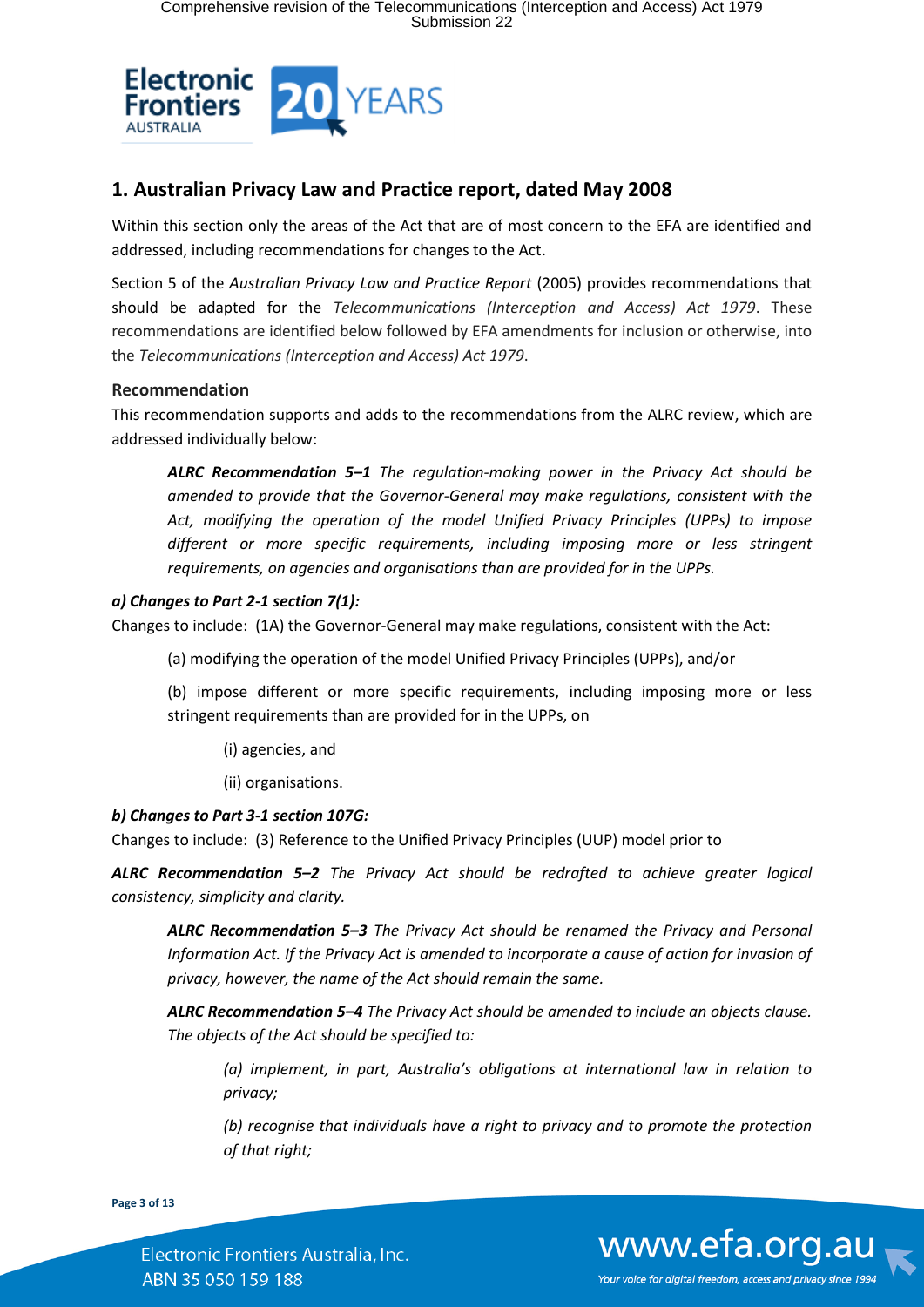

*(c) recognise that the right to privacy is not absolute and to provide a framework within which to balance that right with other human rights and to balance the public interest in protecting the privacy of individuals with other public interests;*

*(d) provide the basis for nationally consistent regulation of privacy and the handling of personal information;*

*(e) promote the responsible and transparent handling of personal information by agencies and organisations;*

*(f) facilitate the growth and development of electronic transactions, nationally and internationally, while ensuring respect for the right to privacy;*

*(g) establish the Australian Privacy Commission and the position of the Privacy Commissioner; and*

*(h) provide an avenue for individuals to seek redress when there has been an alleged interference with their privacy (APLP, p26-27).*

## **1.1. Preservation notices and privacy issues**

The *Telecommunications (Interception and Access) Act* was amended by the *Cybercrime Legislation Amendment Act 2012* (Cth), which was passed by both houses of parliament on 22 August 2012 and came into effect on 10 October 2012. A substantial aspect of the amendment related to "preservation notices". Under the new ss 107H to 107W, a preservation notice can require the carrier to preserve all stored communications that the carrier holds relating to the person or communications service specified in the notice. This section also applies when the stored communication is requested from the Australian Federal Police on behalf of certain foreign countries.

This Act has been criticized as there are no restrictions on the use of information requested by foreign countries. Senator Scott Ludlam (commenting on the amendment) also said in the Senate that it was deeply concerning that countries with less strict privacy legislation than Australia could request personal information on Australians under investigation, and such requests cannot be refused. He stated, "Given the medium that we now operate in, privacy protections can be absolutely rock-solid in Australia, but if we are sharing data—intimate personal details of people's lives—with law enforcement and intelligence agencies in foreign jurisdictions with lower standards of privacy protection that we have in Australia, and that material leaks, then the privacy protections that they're afforded in Australia [are] worthless, because that information can be back in Australia at the speed of light."

#### **Recommendations**

EFA recommends restrictions on the use of information requested by foreign countries. The Act should protect the privacy of Australians by ensuring that there is a right to refuse requests for data or personal information from foreign countries in certain exceptional circumstances (Recommendation 1.1.1 c) Changes to Part 3 Section 107R inclusion of d) and e).

**Page 4 of 13**

Electronic Frontiers Australia, Inc. ABN 35 050 159 188

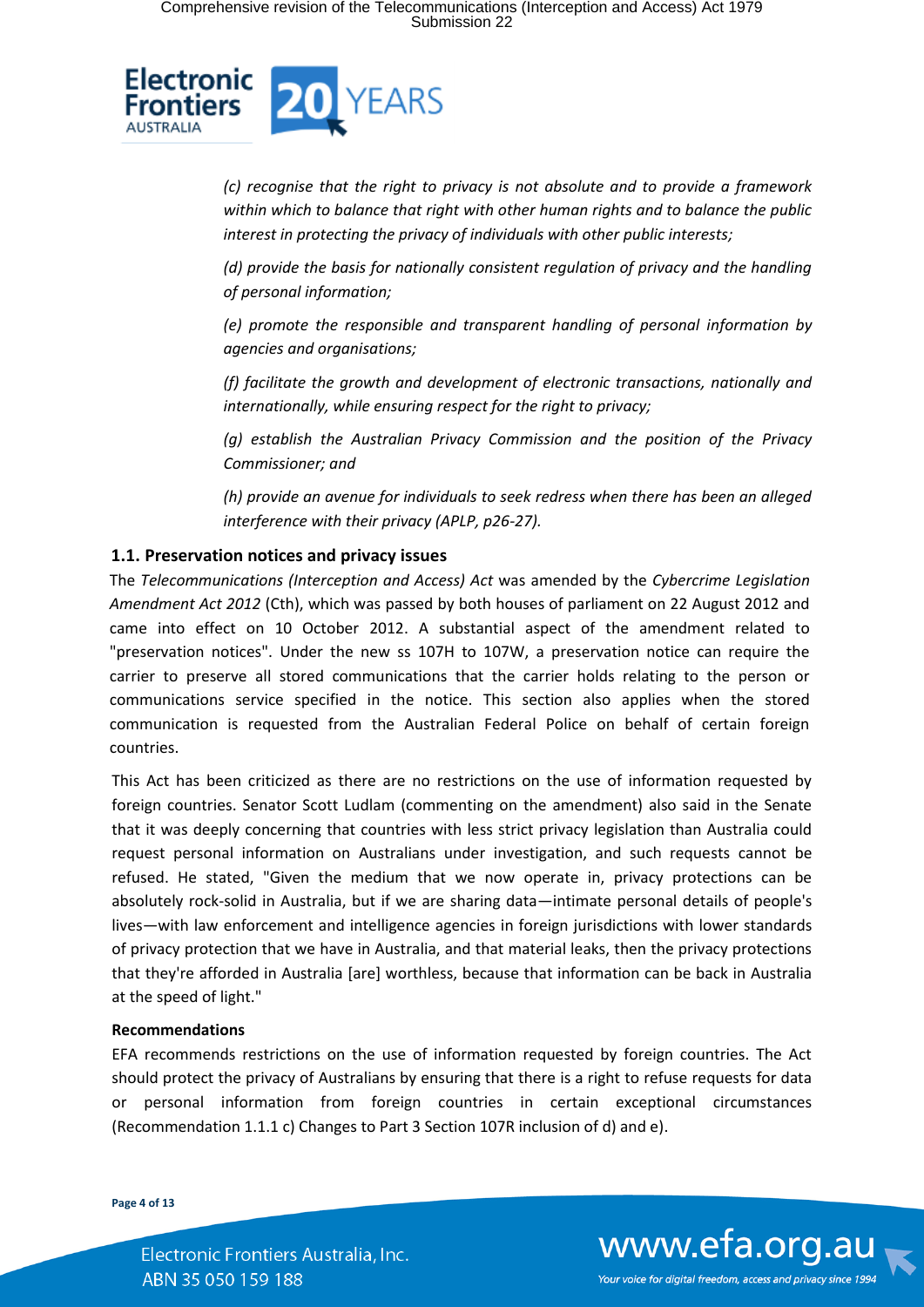

## *a) Changes to Part 3 section 107N:*

Changes to Part 3 section 107N: (2) In the notice, the Australian Federal Police can only specify:

- (a) one person; or
- (b) one or more telecommunications services; or
- (c) one person and one or more telecommunications services.

107N 2(c) "one person and one or more telecommunications services" should be removed, requiring multiple foreign preservation notices if "one person and one or more telecommunications services" require preservation, as the privacy and protection of individuals **not** under investigation could inadvertently have their information and records provided to foreign law enforcement agencies.

## *b) Changes to Part 3 section 107P:*

Changes to part 3 section 107P: (2) The request to the Australian Federal Police must:

- (a) be in writing; and
- (b) specify the name of the authority concerned with the criminal matter; and
- (c) specify the serious foreign contravention that is the subject of the investigation or investigative proceeding; and
- (d) specify information identifying the stored communications to be preserved and the relationship between those communications and the serious foreign contravention; and
- (e) specify any information the foreign country has that identifies the carrier that holds the stored communications; and
- (f) if the stored communications relate to a specified person—specify any information the foreign country has that identifies the telecommunications service to which the stored communications relate; and
- (g) specify the reasons why the stored communications need to be preserved; and
- (h) specify that the foreign country intends to make a request under paragraph 15B(d) of the Mutual Assistance in Criminal Matters Act 1987 to access the stored communications.

107P 2 (d), (e) and (f) permit requests to have unnecessarily wide scope, including material that is unrelated to the foreign contravention investigations. Such "fishing expeditions" result in unnecessary intrusions into the privacy of individuals. Therefore an additional clause (i) is required that includes the wording "private or identifiable information of individuals data that is collected under the foreign preservation notice, but not identified in that notice, be removed from the preserved data before the stored data be submitted to the foreign agency. This includes all information of a private nature unrelated in any form to the foreign contravention that the foreign preservation notice stored communications period covers."

**Page 5 of 13**

www.efa.org.au Your voice for digital freedom, access and privacy since 1994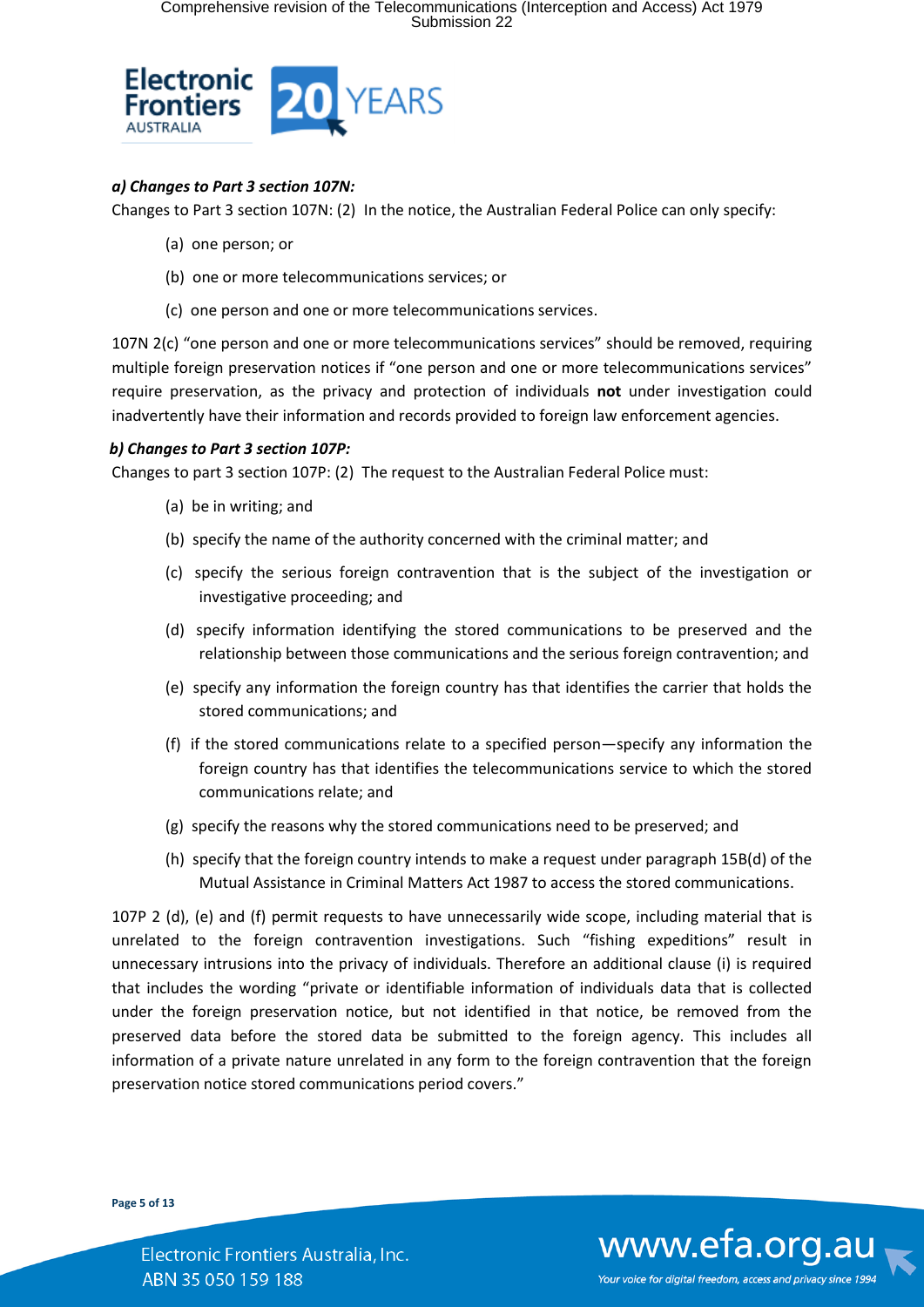

## *c) Changes to Part 3 section 107R:*

Changes to part 3 section 107R: inclusion of a section (4) that allows the revoking of a foreign preservations notice where multiple notices are received and can currently be received under 107N 2(c). For example the following should be included:

- (a) where, as a result of previous foreign preservation notices the use of additional foreign preservation notices can be considered as a fishing expedition, and/or
- (b) where an individual is identified that was previously unidentified, but has now been included as a result of private information being obtained that would not have been obtained had the recommendations in 107P been in place, and/or
- (c) where there are no strict stipulations of the use of stored communications outside the specific contravention outlined in the foreign preservation notice, and/or
- (d) when the foreign countries have not been able to provide justification for their requests, and or
- (e) when they have no method of ensuring that the private information of Australians are adequately protected and kept in a secure manner when they receive the information.

## **1.2. Better protection of privacy is required**

The *TIA Act* provides two sets of processes for accessing information depending on whether it is content or metadata. Although the PJCIS Inquiry recommends considering "proportionality tests" for all interceptions the situation is most dire for metadata, which they call "telecommunications data".

Within Part 4 the only consideration for privacy is s 180F: "Before making an authorisation under Division 4 or 4A in relation to the disclosure or use of information or documents, the authorised officer considering making the authorisation must have regard to whether any interference with the privacy of any person or persons that may result from the disclosure or use is justifiable, having regard to the following matters:

- (a) the likely relevance and usefulness of the information or documents;
- (b) the reason why the disclosure or use concerned is proposed to be authorised".

## **Recommendations**

## **a) Changes to Part 4B section 180F**

Changes to Part 4B section 180F preamble to include "information, documents, images, audio recordings, whether they be digital or otherwise constructed and stored", which should then read:

"*Before making an authorisation under Division 4 or 4A in relation to the disclosure or use of* information, documents, images, audio recordings whether they be digital or otherwise constructed and stored*, the authorised officer considering making the authorisation must have regard to whether any interference with the privacy of any person or persons that may result from the disclosure or use is justifiable, having regard to the following matters:*

**Page 6 of 13**

Electronic Frontiers Australia, Inc. ABN 35 050 159 188

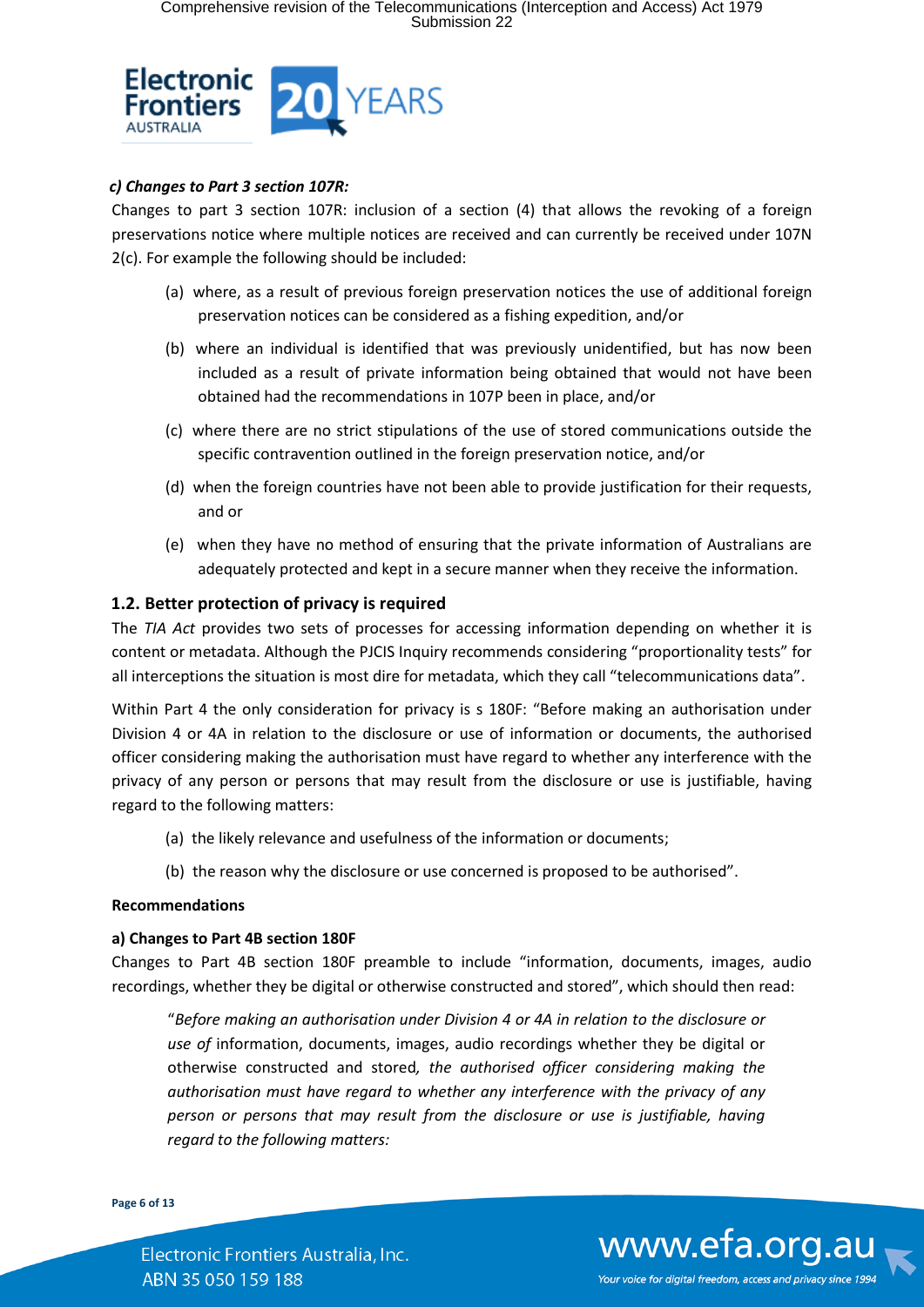

## **b) Changes to Part 4b section 180F (a)**

Changes to Part 4b section 180F (a): inclusion of "information, documents, images, audio recordings whether they be digital or otherwise constructed and stored" Section (a) to read:

(a) the likely relevance and usefulness of the information, documents, images, audio recordings whether they be digital or otherwise constructed and stored;

## **1.3. Improving protections for metadata**

It is submitted that message content and "metadata" (referred to as "telecommunications data" within the *TIA Act*) should no longer be treated separately. Currently access to these is regulated by Part 2 and Part 4 of the *TIA Act* respectively. Metadata can be accessed much more easily than message content as it does not require a warrant and the privacy considerations are relatively weak.

There is no reason to maintain this distinction in future revisions of the *TIA Act*. The significance of metadata and the privacy implications of revealing it are well known; its interception and access should not be subject to lesser scrutiny and oversight.

The internet is not like a fixed line telephone.

*"5.66 Mr Bernard Keane, submitting in a private capacity, argued that extending data retention from fixed line and mobile telephones to the internet constitutes a significant expansion of the powers held by law enforcement and security agencies, and thus would constitute a significant intrusion on privacy:*

*"Australians, like citizens around the world, do not use online communications in the same way, or*  for the same purposes, as they used phones. They did not commit huge amounts of personal *information to permanent storage on the phone. They did not leave crucial financial details on the phone. The phone was not their primary tool for interacting with communities that are important to them. The telephone did not enable contact with communities around the globe that are of critical importance to citizens."* 

*5.67 As such, Mr Keane posited that:*

*Any attempt therefore to impose the telecommunications interception laws on the internet represents not a logical extension of that law to 'keep up with technology' on a like‐for‐like basis but a dramatic extension of surveillance into citizens' lives far beyond that enabled by telecommunications interception.*

*5.68 Mr Ian Quick, submitting in a private capacity, expressed a similar concern to that of Mr Keane, noting that if data on internet browsing is retained, this would constitute a much greater invasion of privacy than telecommunications data:*

*It is a massive invasion of everyone's privacy, as the usage database will contain every page they accessed – such as every article they have read on a newspaper site, any online political activity they have done, anything they have done on ebay, what books they have bought on Amazon, ..."*

**Page 7 of 13**

Electronic Frontiers Australia, Inc. ABN 35 050 159 188

www.efa.org.au Your voice for digital freedom, access and privacy since 1994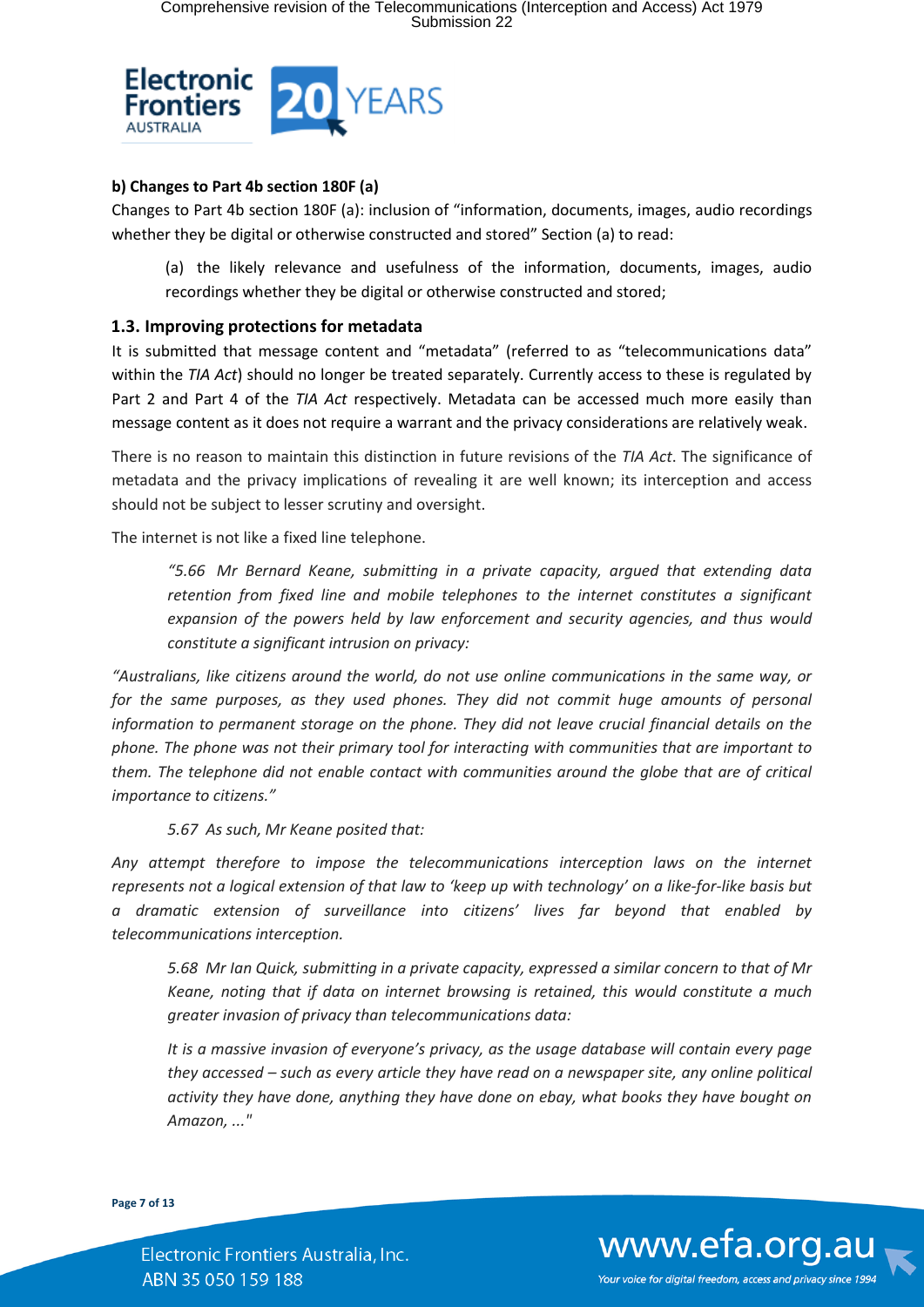

In many digital communications, the distinction between metadata and content is significantly eroded. For example, when using a web based service the URLs of web requests would constitute metadata. A list of URLs accessed would effectively constitute a detailed account of user interaction. Rather than telling us that the user visited a library, metadata would provide a list of which pages of individual books were read. This potentially detailed information should require more oversight than metadata of phone and mail services that provides only "envelope" information. In addition, significant personal information may sometimes be encoded in URLs. For example this might include account information of financial or other personal services and other very specific private information that accompanies 'content' information.

The appraisal of privacy in these situations has already been entertained by Sotomayor in her 2012 concurring judgement in US v Jones: "I would not assume that all information voluntarily disclosed to some member of the public for a limited purpose is, for that reason alone, disentitled" to privacy protection.

Further, the value of metadata *over* content is actually a known best practice in commercial ventures: Facebook's market value is not borne from the content of user posts, or even that they continue to log in. User patterns of "liking" and sharing and their associations with other users create enormous value that is not derived directly from message content. These associations jump across demographic, geographic and other borders to provide new insights that can erode privacy. These associations are used to create specifically vectored advertising. Further, retaining such data can create a "honey pot" that is itself a security threat.

The classic political-personal intrusion of these practices was exemplified in an empirical study of 4,080 Facebook profiles that determined the sexual orientation of individual users whether or not they disclosed that information on their own by analysing the friendship lists of self-identified gay men (Jernigan et al. 2009). The content of our posts become irrelevant; our metadata defines us.

Likewise, Google has become less interested in the content of our searches and instead hopes the omnipresent data retention of Google+ will allow deeper insight into people's digital lives:

*"The value of Plus has only increased in the last year, as search advertising, Google's main source of profits, has slowed. At the same time, advertising based on the kind of information gleaned from what people talk about, do and share online, rather than simply what they search for, has become more important."*

As per the Victorian Privacy Commissioner, data retention is 'characteristic of a police state' as it goes against both the presumption of innocence, and 'essential dimensions of human rights and privacy law: freedom from surveillance and arbitrary intrusions into a person's life'

Consistent treatment of message content and metadata is also supported by the Law Council of Australia:

"… the Law Council supports the inclusion of a single, consistent privacy test in all warrant applications and in all authorisations to intercept, access or disclose telecommunications or telecommunications data."

**Page 8 of 13**

Electronic Frontiers Australia, Inc. ABN 35 050 159 188

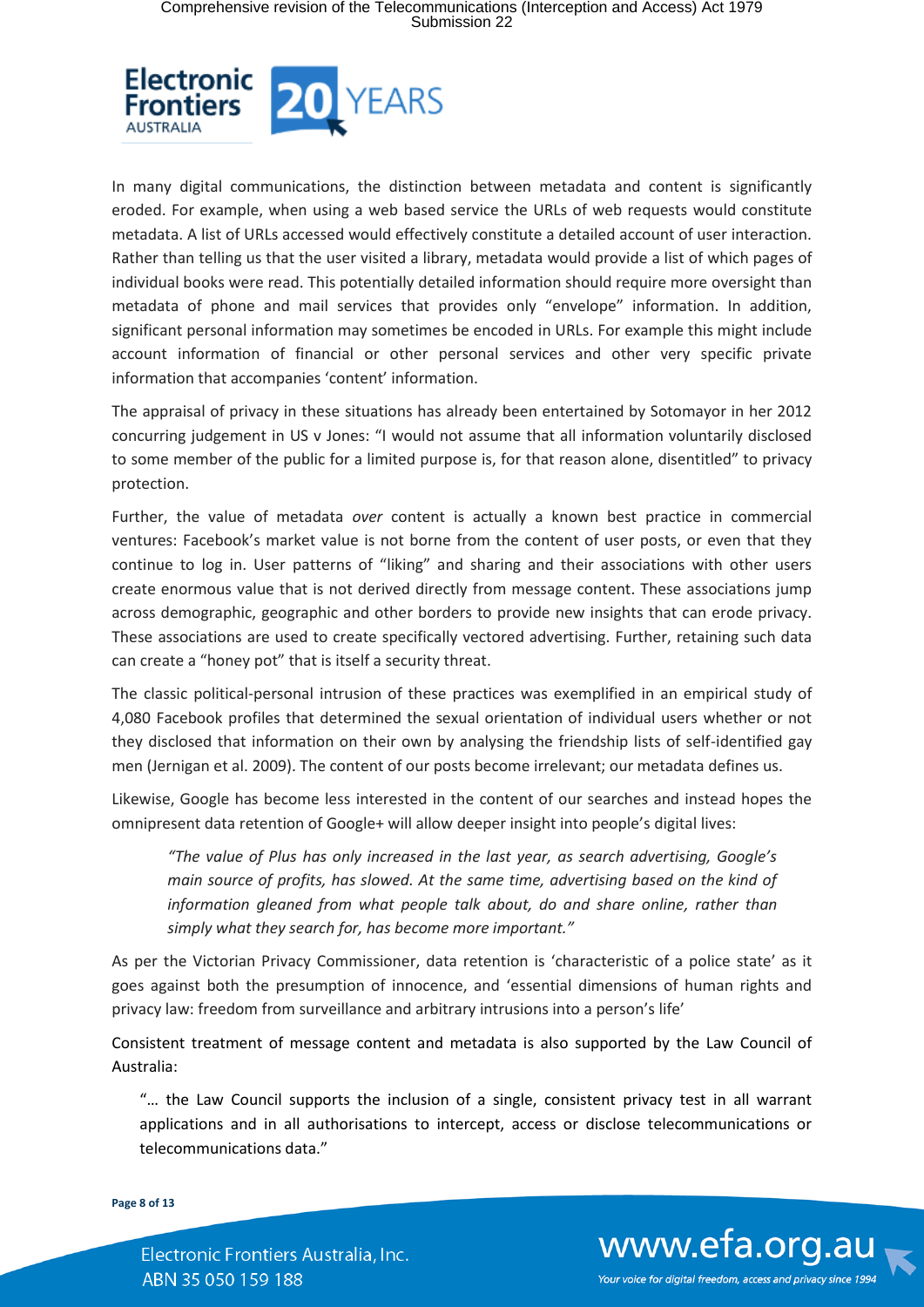

### **Recommendations**

EFA is concerned that digital data and communications from telecommunications networks are being included in domestic and foreign preservation notices. EFA suggests that one of two approaches is taken: either the *TIA Act* is amended so that privacy-intrusive metadata cannot be supplied, or the metadata regulations are merged with those concerning message content so that their protection can be enhanced.

#### **Option a) Limiting the Act's scope to preclude metadata**

Changes to Part 1-2 Section 5A, include the following definition:

(a) The telecommunications (Interception and Access) Act 1979 is limited to audio recordings and limited meta data related to telephone use that does not include:

- (i) software, and
- (ii) data streams, and
- (iii) digital images, and
- (iv) digital audio or sound files that are not attributed directly to a telephone call, and
- (v) any other transmitted digital traffic that uses an internet browser or internet connection for transmission.

#### **Option b) Eliminate differences between content and metadata protection**

Data intercepted in all its forms be referred to as "data intercepted". Parts 2 and 4 of the *TIA Act* shall be merged to allow more stringent controls and oversight of access to non-message content data, similar to those governing content.

## **1.4. Privacy of digital objects**

Details of the 'For Your Information: Australian Privacy Law and Practice' recommendations (p257- 292) provided in the May 2008 report is limited in addressing digital data as an object (hereafter referred to as digital object) that needs protecting under the Privacy Act. This digital object, containing human information that would be considered of a private nature (see OAIC), especially where an organisation has a business or professional relationship with the individual is of particular concern. While IPP 1-3 identifies the privacy of an individual's information, which includes all Digital Objects (documents, databases, audio recordings or pictures), additional digital objects including IP Addresses, digital, virtual, mobile or landline data that could lead to the identification of telephone numbers and associated addresses of individuals linked either directly or indirectly to those digital objects should be identified and addressed specifically within the Telecommunications (Interception and Access) Act 1979.

#### **Recommendations**

Additional digital objects such as IP addresses, digital, virtual, mobile or landline data should be identified and addressed specifically within the Telecommunications (Interception and Access) Act 1979.

#### **Page 9 of 13**

Electronic Frontiers Australia, Inc. ABN 35 050 159 188

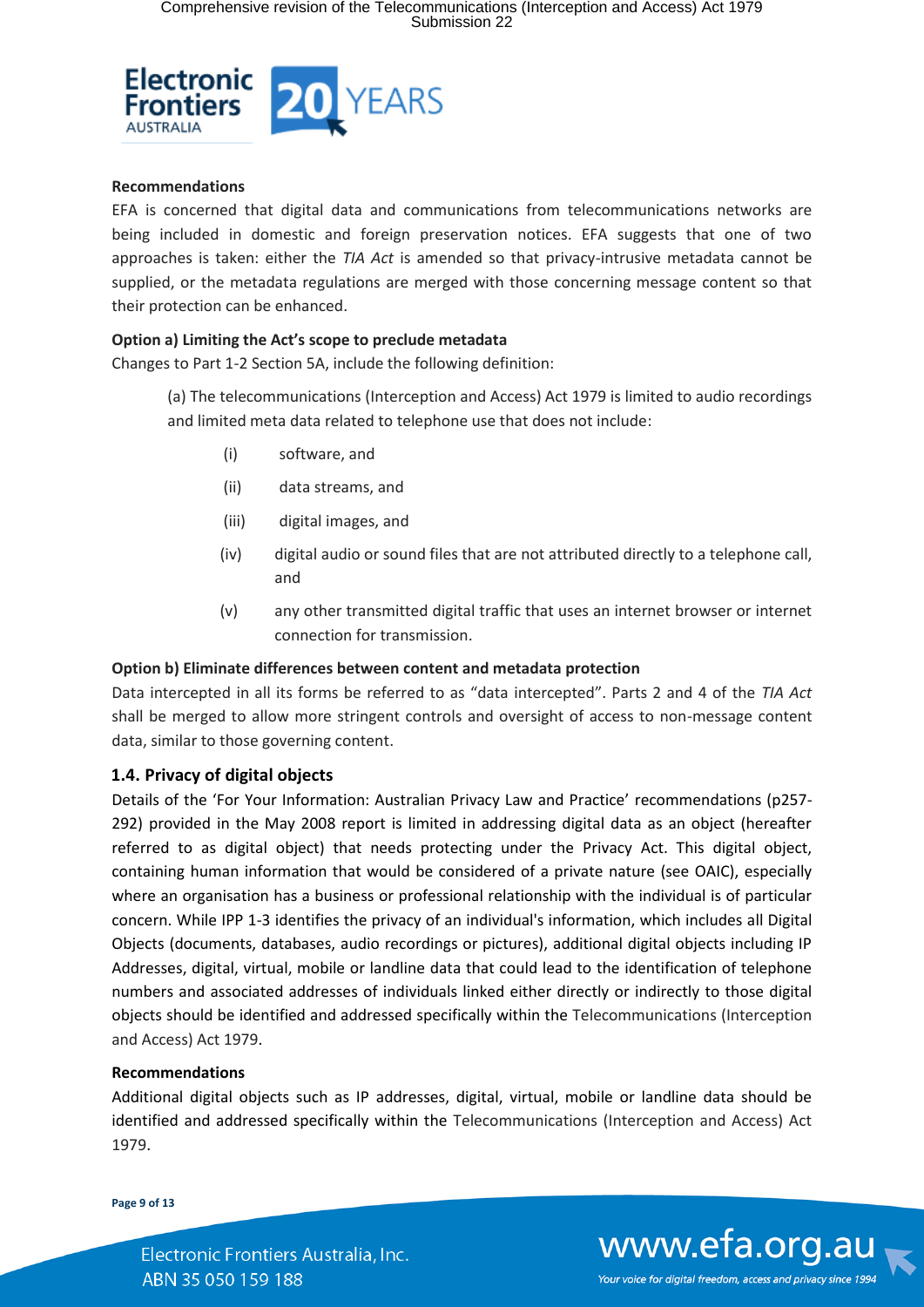

## **1.5. Use of intercepted material as evidence in criminal proceedings**

The TIA Act allows intercepted information to be adduced as evidence in criminal proceedings. In contrast, in the United Kingdom, the Regulation of Investigatory Powers Act 2000 (RIPA), does not generally allow intercepted information to be used as legal evidence in criminal proceedings. The RIPA governs the interception of communications in the United Kingdom and so is a 'sister Act' to the TIA Act. It grants extremely wide-ranging powers and permits an extensive number of 'Relevant Public Authorities' to intercept private communications.

The rationale behind this is so that the intercepted material can be used to detect and prevent terrorism and serious crime. As stated by the House of Lords in R v Preston:

*"Those who perform the interceptions wish to minimise the dissemination of the fact that they have been performed, since it is believed that this would diminish the value of activities which are by their nature clandestine. We need not consider to what extent this preoccupation with secrecy at all costs is soundly based for it has been treated as axiomatic for decades, if not longer."*

Sections 18 (7) and 18 (8) of RIPA states:

18 (7) Nothing in section 17(1) shall prohibit any such disclosure of any information that continues to be available for disclosure as is confined to—

(a) a disclosure to a person conducting a criminal prosecution for the purpose only of enabling that person to determine what is required of him by his duty to secure the fairness of the prosecution;

(b) a disclosure to a relevant judge in a case in which that judge has ordered the disclosure to be made to him alone; or

(c) a disclosure to the panel of an inquiry held under the Inquiries Act 2005 or to a person appointed as counsel to such an inquiry where, in the course of the inquiry, the panel has ordered the disclosure to be made to the panel alone or (as the case may be) to the panel and the person appointed as counsel to the inquiry; or

18 (8) A relevant judge shall not order a disclosure under subsection (7)(b) except where he is satisfied that the exceptional circumstances of the case make the disclosure essential in the interests of justice.

Section 18(9) states that the judge may, if after considering the disclosed intercepted material, believe that exceptional circumstances exist, may direct the prosecution to make an admission of fact regarding the intercepted material. However, s 17(l) prevents the prosecution from divulging the fact of interception.

## **Recommendation**

The TIA Act should not allow intercepted information to be adduced as evidence in criminal proceedings, except in exceptional circumstances (similar to the United Kingdom's RIPA).

**Page 10 of 13**

Electronic Frontiers Australia, Inc. ABN 35 050 159 188

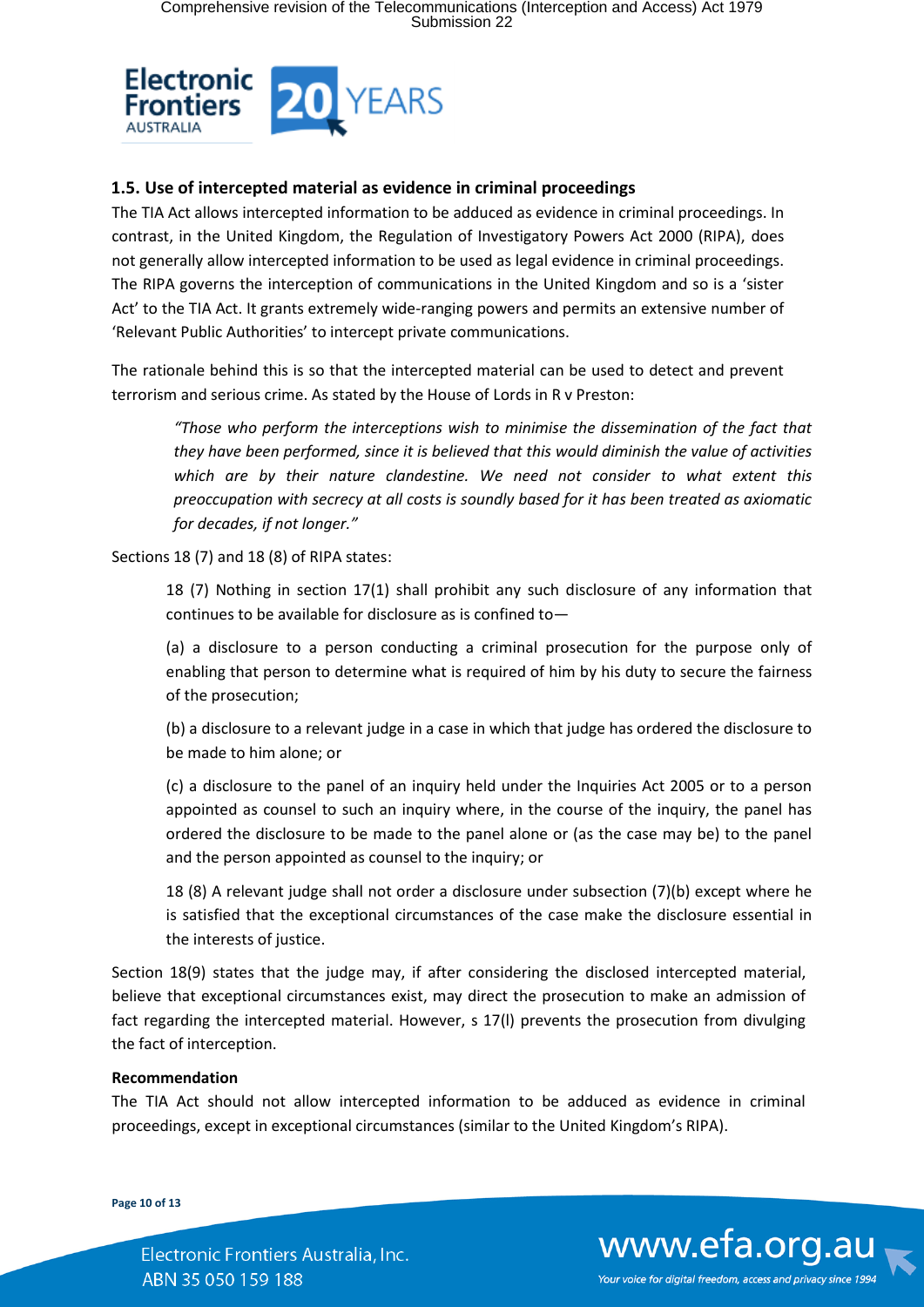

## **2. Australia's National Security Legislation report, dated May 2013**

## **2.1. Who can access data**

In addition to maintaining a high threshold for access to telecommunications data, it is critical that the number of agencies that can access this data is kept to the bare minimum. This was a particular problem for RIPA in the UK, which is a lesson that Australia can learn from.

In 2008, a series of scandals highlighted the serious potential for misuse of power when it was discovered in UK in June 2008 that 121 councils had used the legislation during a 12-month period to monitor behaviour by examining the private communications of residents in order to determine whether residents were lying about living in particular school catchment areas. (see, for example, Poole council loses school catchment 'spying' tribunal, BBC, 2 August 2010,

http://www.bbc.co.uk/news/uk-england-dorset-10839104).

In Australia, Telecommunications data is restricted to 'enforcement agencies', as defined in s 5 of the Act. The bodies listed in this section include a number of law enforcement agencies, as well as the following:

"(n) any body whose functions include:

- i. administering a law imposing a pecuniary penalty; or
- ii. administering a law relating to the protection of the public revenue."

Chapter 3 of the *Attorney General's Telecommunications (Interception and Access) Act 1979 Annual Report 2012-13 provides information on 'enforcement agencies' that had gained authorisations to access telecommunications data in accordance with ss 186(1)(b) and 179 of the Act. These included bodies that were not affiliated with law enforcement in any capacity – including a number of councils, state racing bodies and state branches of the RSPCA, and Australia Post.*

Furthermore, a total of 5 authorisations were made to foreign law enforcement agencies. However, the report was silent on who the bodies were.

Fewer agencies means less chance of misuse and, realistically, if the threshold for access is kept to 'serious crimes' then this instantly limits the agencies that might need access.

## **Recommendation**

The number of agencies that can access one's personal data should be kept to the bare minimum. Particular attention should be given to the definition of 'enforcement agency' in s 5 of the Act mentioned above, and all relative provisions thereafter.

## **2.2. Attorney-General's guidelines**

The Attorney-General's Guidelines directing ASIO's collection of data about Australians requires them to minimise the amount of data collected in order to carry out their functions. It also spells out fairly detailed requirements for running "Investigations". Unfortunately there are a few key caveats:

• The public has no way to know how many investigations into subjects there are, or how many people are subjects of investigations

**Page 11 of 13**

Electronic Frontiers Australia, Inc. ABN 35 050 159 188

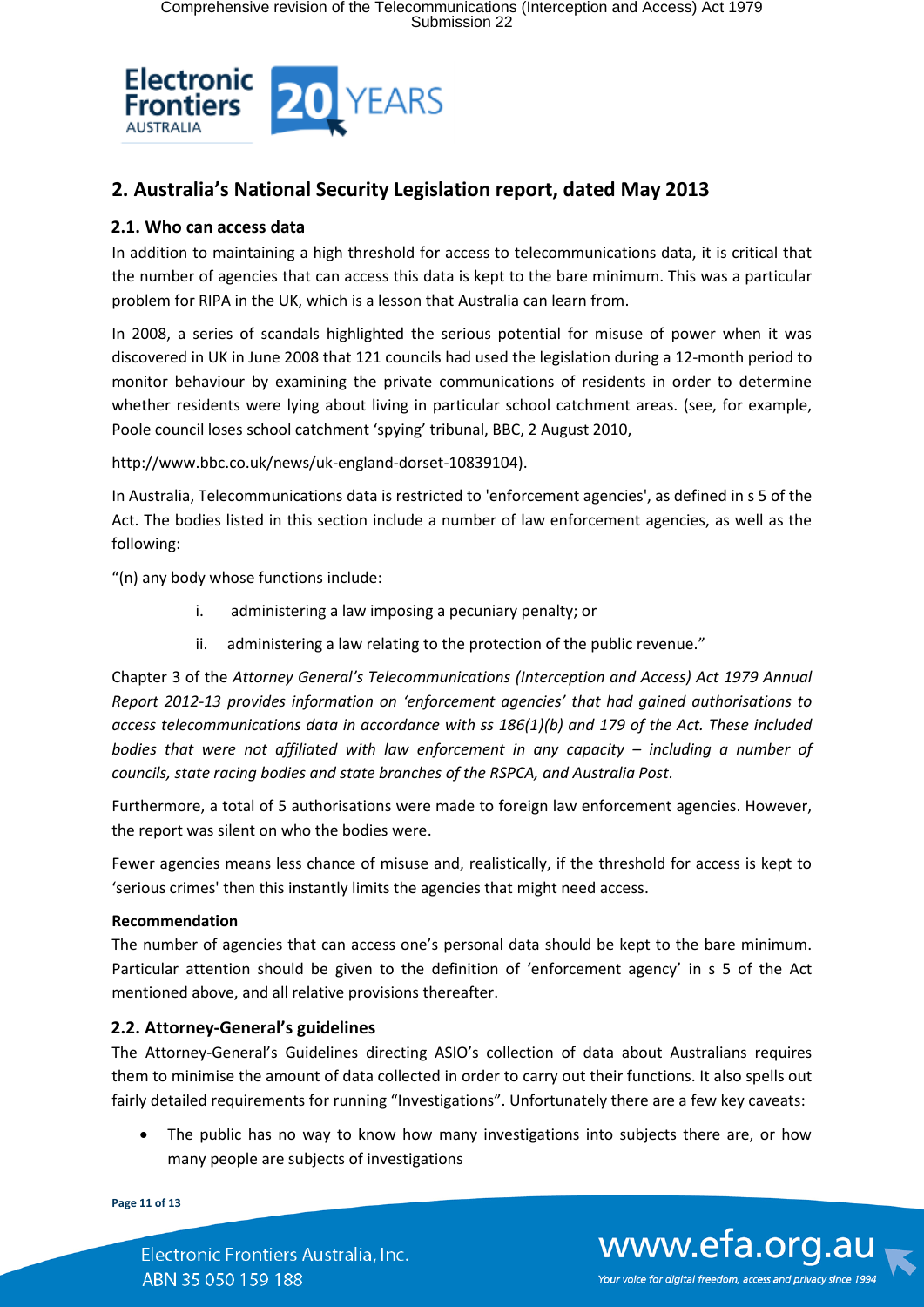

- *4.1(c) "subject" means a person, group or other entity* (this could, for example, be interpreted to include everybody in Tasmania)
- *10.1 Information obtained by ASIO is "relevant to security" where it may assist in determining whether:*

*(a) there is a connection or possible connection between a subject and activities relevant to security, irrespective of when such activities have occurred or may occur;*

*(b) the activities of a subject are not relevant to security*

This would mean that one could be placed under surveillance and it would be relevant to security because they're trying to find out if what one is doing is relevant to security. Such caveats would allow for fishing expeditions.

## **Recommendation**

The AG's Guidelines should be revised so that the above mentioned caveats do not give ASIO such wide powers to collect data. It is suggested that ASIO's privacy guidelines should be an extension of the guidelines used for accessing ordinary telecommunications data, scaled up to cover the cases of heightened seriousness and more severe privacy intrusions for which ASIO is authorised.

## **2.3. ASIO is not included in TIA Act reporting**

Section 186 of the *TIA Act* concerns requirements to report to the minister the number of authorisations made under Part 4. It states that "*an enforcement agency must give the Minister…*" where *enforcement agency* is a list of agencies that notably does not include ASIO, the one intelligence agency in Australia that has the right to collect intelligence from Australians. In the interests of transparency, similar metrics should be recorded and publicly reported for ASIO. It will inevitably be argued that even this modest requirement would pose an unreasonable threat to national security. The onus must be placed on the law enforcement community to explain with clear examples how this kind of report could aid or abet enemies of the state.

## **Recommendation**

ASIO should be included in TIA Act reporting. In the interests of transparency, similar metrics should be recorded and publicly reported for ASIO.

**Page 12 of 13**